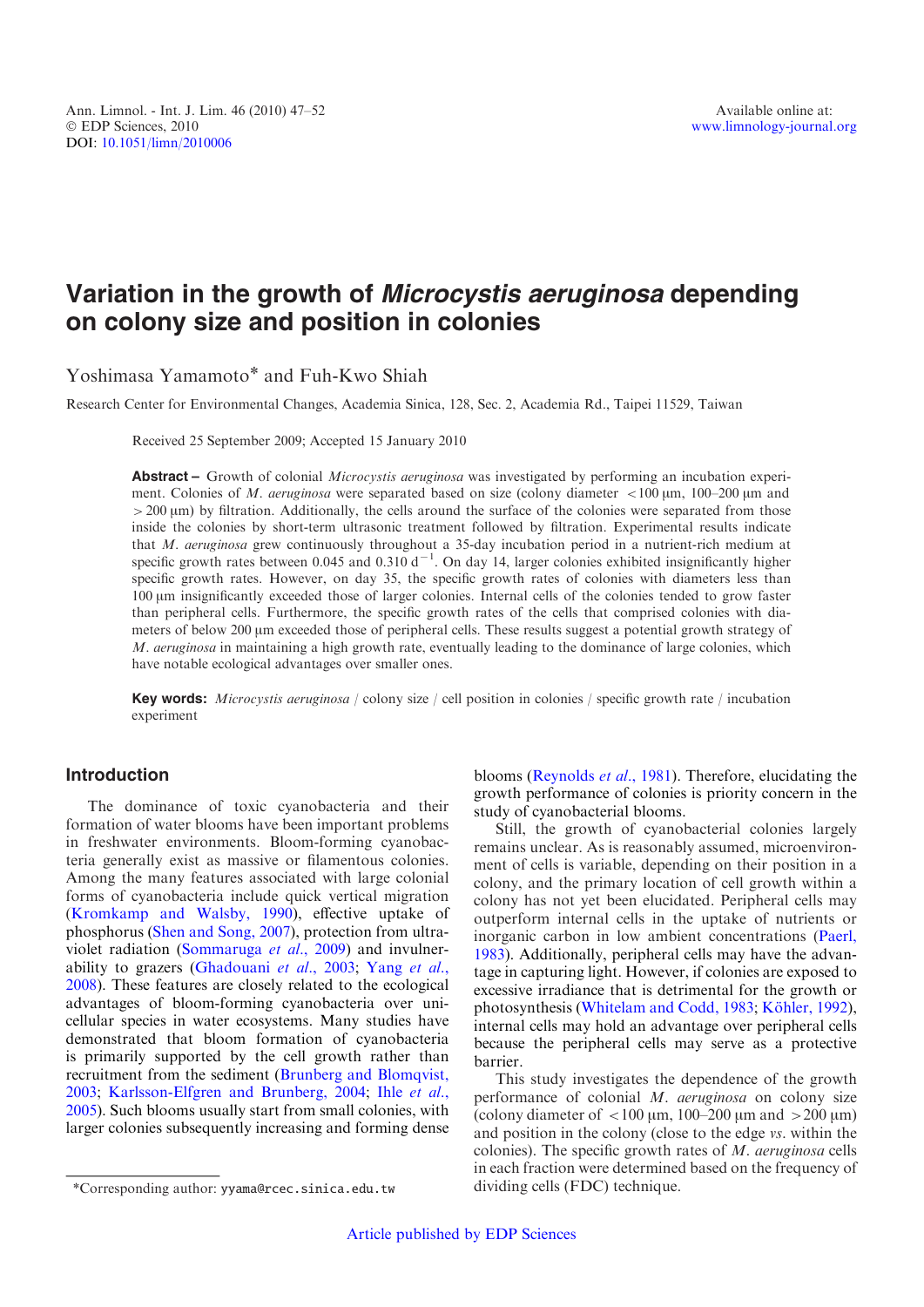# Materials and methods

## Organism and standard culture condition

The non-axenic M. *aeruginosa* strain used in this study was originally isolated from Feitsui Reservoir (Taipei, Taiwan) in May 2008. Cells of the strain tightly aggregate with each other and form spherical or elongated colonies. The strain was maintained under the standard condition of 24 °C under 40 µmol photons.m<sup> $-2$ </sup>.s<sup> $-1$ </sup> irradiance with a 12 h:12 h light-dark cycle. The C medium [\(Watanabe and](#page-5-0) [Ichimura, 1977\)](#page-5-0) was used with the following modifications: the sole sources of nitrogen, phosphorus, calcium and potassium were  $\text{NaNO}_3$  (2260 µmol. $\text{L}^{-1}$ ),  $\text{Na}_2\text{HPO}_4$  $(174 \,\mu \text{mol} \cdot \text{L}^{-1})$ , CaCl<sub>2</sub>·2H<sub>2</sub>O (635 µmol.L<sup>-1</sup>) and KCl (989 µmol. $L^{-1}$ ), respectively, and the pH was adjusted to 7.6 with 400 mg.L<sup> $-1$ </sup> of N-2-hydroxyethlpiperazine-N<sup>-2</sup>ethanesulfonic acid (HEPES).

#### Culture experiment

Prior to the experiment, M. aeruginosa was cultured in a culture bottle that contained 1000 mL of a modified C medium under the standard condition, but under irradiance with 100 µmoL photons.m<sup>-2</sup>.s<sup>-1</sup> with continuous stirring (100 rpm) and in a stream of filtered air (0.22  $\mu$ m pore filter,  $600-720$  mL.min<sup>-1</sup>). After 12 days of preculture, a 10 mL subsample was added to a new bottle that contained 1400 mL of medium. Incubation was initiated 3 h after the start of the light period, with continuous stirring and a stream of filtered air, as described above. The experiments were run in duplicate. The two bottles are referred to hereinafter as bottles A and B, with the respective results individually analyzed as well.

#### Monitoring the growth of Microcystis aeruginosa

Fifteen milliliter samples were taken every 3 h over four 21-h periods during the 35-day incubation. The samples were preserved immediately with paraformaldehyde at a final concentration of 2%. A 6 mL subsample was filtered through 200 and 100 µm mesh nylon screens in a stepwise manner to fractionate the colonies based on their sizeclasses, *i.e.*,  $\langle 100 \mu m, 100-200 \mu m \rangle$  and  $>200 \mu m$ . Another 6 mL subsample in a test tube was placed in an ultrasonic cleaner (Power Sonic 410, Hwashin Technology, Seoul, South Korea) at a frequency of 40 kHz for 2 s to exfoliate the cells around the colony surface. According to preliminary flow cytometry analysis using unialgal M. aeruginosa strains NIES-1090, 1157 and 1355, which were supplied from the National Institute for Environmental Studies in Tsukuba, Japan, the ultrasonic treatment did not destroy the paraformaldehyde-preserved cells (data not shown). Therefore, as is assumed here, the ultrasonic treatment adopted in this work does not destroy the cells of the M. aeruginosa strain used herein. Numerous solitary cells were obtained after the ultrasonic treatment while the

colonies remained, implying that the treatment exfoliates peripheral cells without completely dispersing colonies into their constituent cells. The water solution was then filtered through a nylon screen with a pore diameter of  $20 \mu m$  to yield two fractions, of peripheral cells (filtrate) and internal cells, which were present as colonies (on the nylon screen). A drop of Lugol's iodine solution was added to each fraction, which was then placed in the ultrasonic cleaner for approximately 1 min to disperse the colonies completely into their constituent particles (single cells, dividing cells and paired cells). The states of over 400 cells were observed under an inverted microscope (Axio Observer A1, Carl Zeiss, Göttingen, Germany), and FDC was calculated as  $D/(S+D+2P)$ , where S, D and P denote the number of single cells, dividing cells and paired cells, respectively. The specific growth rate  $(\mu)$  of M. aeruginosa in each fraction was determined using the equation proposed by [Yamamoto and Tsukada \(2009\)](#page-5-0):

$$
\mu = \frac{1}{n-1} \sum_{i=1}^{n-1} \frac{|f_{i+1} - f_i|}{T_i} \tag{1}
$$

where  $n=8$  (number of samples during 21 h),  $T_i=3$  h (interval between *i*th and  $i+1$ th samplings), and  $f_i$  denotes the FDC value at the ith sampling. Equation (1) is thus reduced to

$$
\mu = \sum_{i=1}^{7} |f_{i+1} - f_i|.
$$
 (2)

Equation (2) gives the specific growth rate in units of  $d^{-1}$ .

The residual subsamples in each 21-h period were mixed to determine the cell density and the colony size. At least 20 images were captured using a digital CCD camera (AxioCam MRm, Carl Zeiss, Göttingen, Germany), and the lengths of 101–121 colonies along the longest axis were measured using AxioVision 4.7 software (Carl Zeiss, Göttingen, Germany).

## **Results**

[Figure 1](#page-2-0) plots the growth and range of the diameters of M. aeruginosa colonies. Although M. aeruginosa grew continuously in both bottles, the growth slowed with time. Despite the higher cell density of M. aeruginosa that was grown in bottle B than that in bottle A throughout the incubation period, the final yields on day 35 were almost equal  $(2.50 \times 10^6 \text{ cells.mL}^{-1}$  in bottle A,  $2.52 \times 10^6$ cells.mL<sup>-1</sup> in bottle B). The specific growth rates  $(d^{-1})$ , as calculated from the change in the natural logarithms of the population densities over seven or 14-day intervals, were 0.263 (days 0–14), 0.227 (days 14–21), 0.130 (days 21–28) and 0.094 (days 28–35) in bottle A, and 0.310 (days 0–14), 0.184 (days 14–21), 0.129 (days 21–28) and 0.045 (days 28–35) in bottle B. The colony diameters in bottles A and B ranged between 9.8 and  $830 \,\mu m$  with a mean of 138  $\mu$ m and between 11.8 and 1030  $\mu$ m with a mean of 148 um, respectively. The mean colony diameters in bottle A on days 14, 21, 28 and 35 were 128, 91.0, 140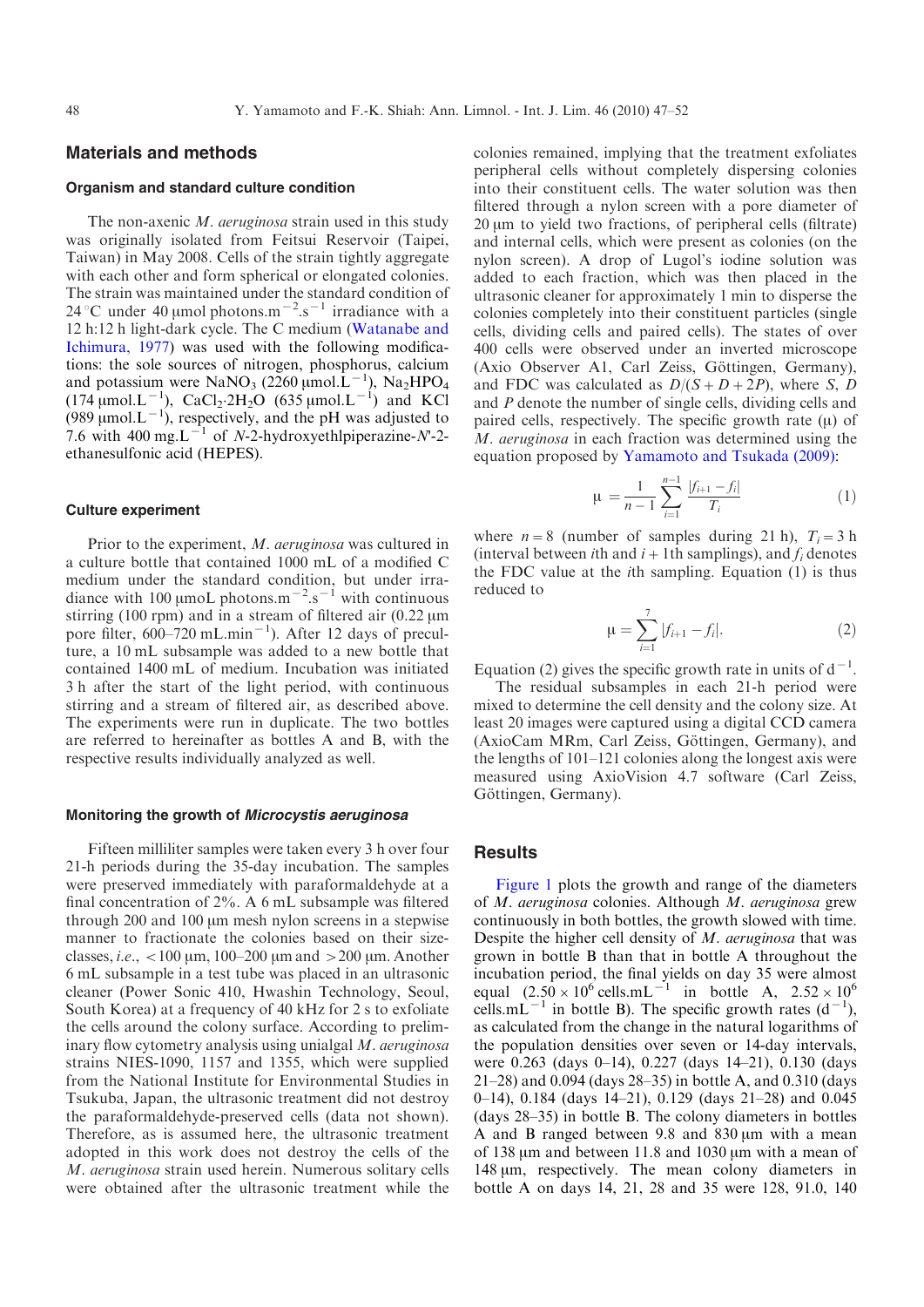<span id="page-2-0"></span>

Fig. 1. Growth and ranges of colony diameter of *Microcystis aeruginosa*. Cell densities are expressed as mean  $\pm$  SD ( $n=3$ ). In the lower panels, the 25th, 50th and 75th percentiles are indicated by the horizontal lines and the fifth and 95th percentiles are indicated by error bars. Open circles represent outliers.

and  $193 \mu m$ , respectively. A similar variation trend in the mean colony diameter of M. aeruginosa was observed in bottle B; the mean colony diameters on days 14, 21, 28 and 35 were 155, 116, 146 and 176  $\mu$ m, respectively.

[Figures 2](#page-3-0) and [3](#page-3-0) plot the dependence of variation in FDC of *M. aeruginosa* on colony size and cell position. The FDC was always below 0.18, and largely fluctuated between 0.05 and 0.15. Higher FDC values in bottle A were often observed during the light period, regardless of colony size or cell position. The increase in FDC during the light period was less clear when the cells were separated based on their position in colonies on days 28 and 35. Similar changes in the FDC of M. aeruginosa were observed in bottle B, yet were rather obscure compared with the results in bottle A.

[Table 1](#page-4-0) presents the specific growth rates of M. aeruginosa depending on colony size or position of the cells in the colonies. The values were close to those calculated directly from changes in cell density, as described above. Specific growth rates increased insignificantly with colony size on day 14 (ANOVA,  $F_{2, 3} = 1.95$ ,  $P > 0.05$ ). The specific growth rates of colonies with diameters below 100 µm were insignificantly higher than those of the colonies with diameters above  $100 \mu m$  on day 35 (ANOVA,  $F_{2,3} = 2.83$ ,  $P > 0.05$ ). The specific

growth rates of internal cells significantly exceeded those of peripheral cells (paired *t*-test,  $n=8$ ,  $P < 0.05$ ), except in bottle A on day 28, for which the opposite result was obtained. Moreover, peripheral cells exhibited significantly lower specific growth rates than the cells that formed colonies with diameters of below 100  $\mu$ m (paired t-test,  $n=8$ ,  $P < 0.05$ ) and 100–200 µm (paired t-test,  $n=8$ ,  $P < 0.01$ ).

### **Discussion**

This study has demonstrated that changes in the FDC of *M. aeruginosa* and the specific growth rate varied with colony size and the position of cells in colonies, presumably because of the associated variation in cellular microenvironments. The nitrogen and phosphorus concentrations are typical growth-limiting factors in general photosynthetic organisms. However, in this study, the initial nitrogen and phosphorus concentrations were sufficiently high, and M. aeruginosa was grown with continuous stirring. Under such conditions, nutrients are assumed to diffuse uniformly, including inside large colonies, and the concentrations of nutrients are assumed to remain constant inside the bottle. We thus believe that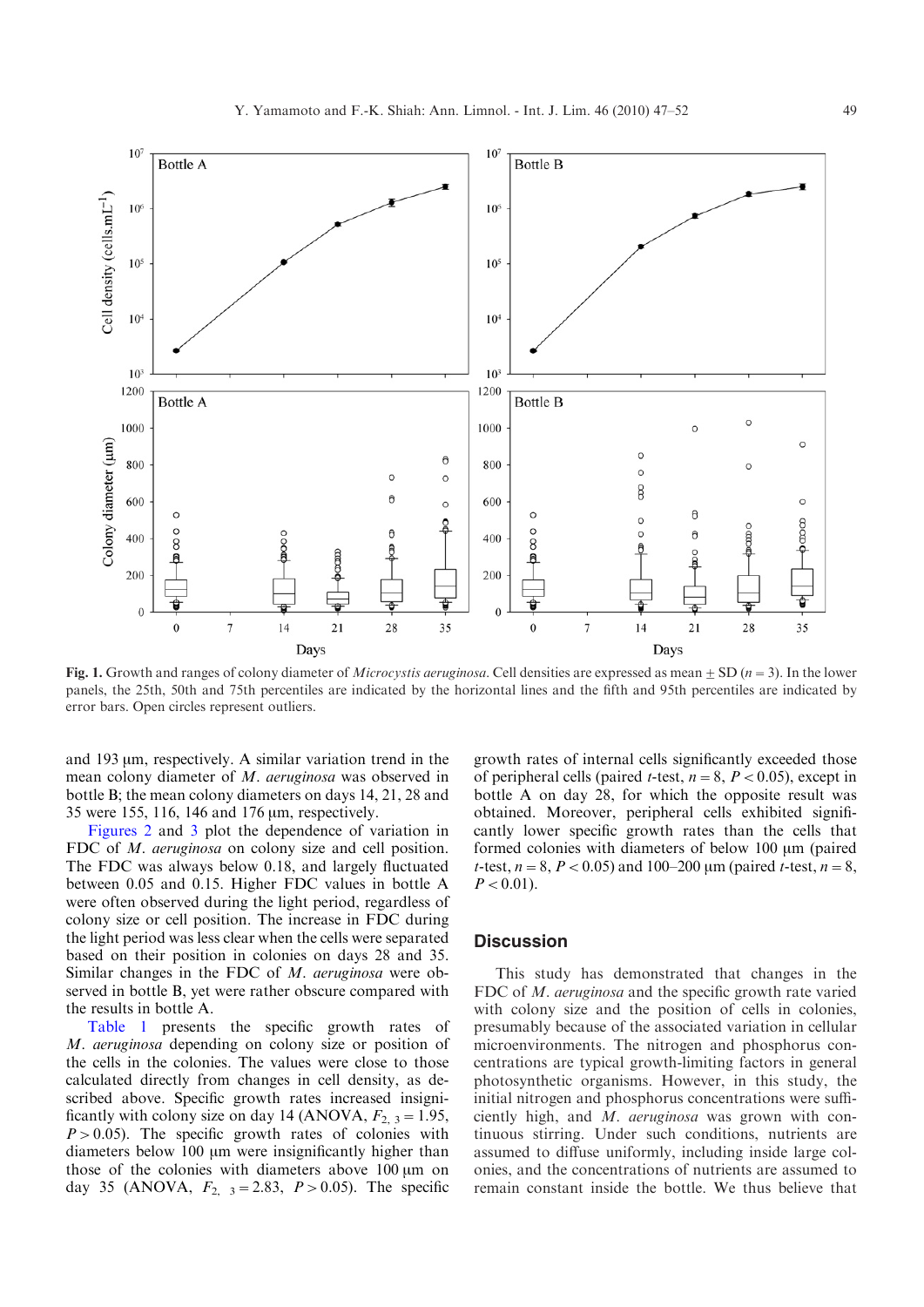<span id="page-3-0"></span>

Fig. 2. Changes in FDC of *Microcystis aeruginosa* in bottle A. Gray zone indicates dark period.

M. aeruginosa cells take up a sufficient amount of nutrients, independently of the colony size or the cell position in the colonies. Inorganic carbon can be a limiting factor in the growth of M. aeruginosa in nutrient-rich batch cultures [\(Yamamoto and Nakahara, 2005](#page-5-0)); however, in this study, M. aeruginosa grew in a continuous supply of air. Therefore, both nutrients and inorganic carbon may be reasonably excluded as potential growthlimiting factors for M. aeruginosa.

The availability of light also significantly affects the growth and photosynthetic activities of cyanobacteria. An earlier laboratory study involving a unicellular M. aeruginosa strain demonstrated that the M. aeruginosa at 90 µmol photons.m<sup>-2</sup>.s<sup>-1</sup> grew rapidly, reaching the stationary phase soon thereafter; however, M. aeruginosa continuously grew at 30 µmol photons.m<sup> $-2$ </sup>.s<sup> $-1$ </sup> at a low rate, but for a longer period ([Yamamoto and Nakahara,](#page-5-0) [2005](#page-5-0)). [Zevenboom and Mur \(1984\)](#page-5-0) also demonstrated the ability of  $M$ . aeruginosa to grow successfully under low irradiance conditions. Such growth features of M. aeruginosa with respect to irradiance appear to reasonably explain the results of this study. The specific growth rates of the internal cells were higher than those of the peripheral cells; this seems to be because the internal cells could maintain higher growth ability than the peripheral cells, because irradiance at the center of the colonies was adequately reduced by the peripheral cells.

The above hypothesis may explain why the natural populations of M. aeruginosa can adapt to a strong irradiance to a certain extent. That is, the high photosynthetic activity of the natural populations of  $M$ . aeruginosa at strong irradiance, as observed by Paerl et al. [\(1985\),](#page-5-0)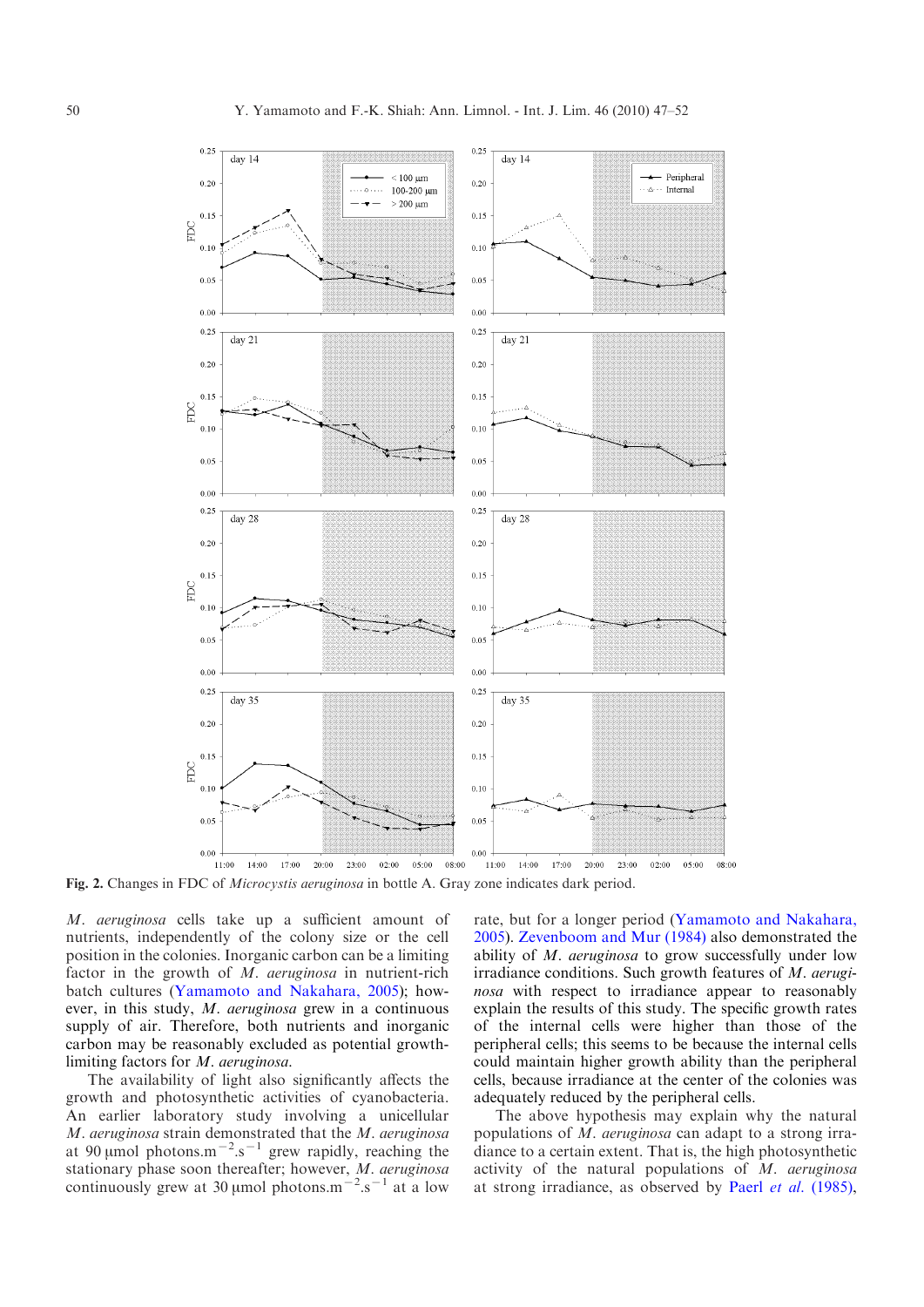<span id="page-4-0"></span>

Table 1. Specific growth rates  $(d^{-1})$  of *Microcystis aeruginosa* depending on colony diameter or position of cells in colonies.

| Days | <b>Bottles</b> | Colony diameter $(\mu m)$ |             |       | Cell position in colonies |          |
|------|----------------|---------------------------|-------------|-------|---------------------------|----------|
|      |                | < 100                     | $100 - 200$ | >200  | Peripheral                | Internal |
| 14   | А              | 0.093                     | 0.149       | 0.185 | 0.093                     | 0.173    |
|      | B              | 0.112                     | 0.146       | 0.161 | 0.086                     | 0.165    |
| 21   | A              | 0.108                     | 0.151       | 0.082 | 0.085                     | 0.103    |
|      | B              | 0.111                     | 0.099       | 0.114 | 0.067                     | 0.100    |
| 28   | A              | 0.082                     | 0.098       | 0.117 | 0.091                     | 0.052    |
|      | B              | 0.190                     | 0.173       | 0.080 | 0.109                     | 0.122    |
| 35   | A              | 0.132                     | 0.068       | 0.122 | 0.057                     | 0.099    |
|      | B              | 0.206                     | 0.100       | 0.074 | 0.076                     | 0.112    |